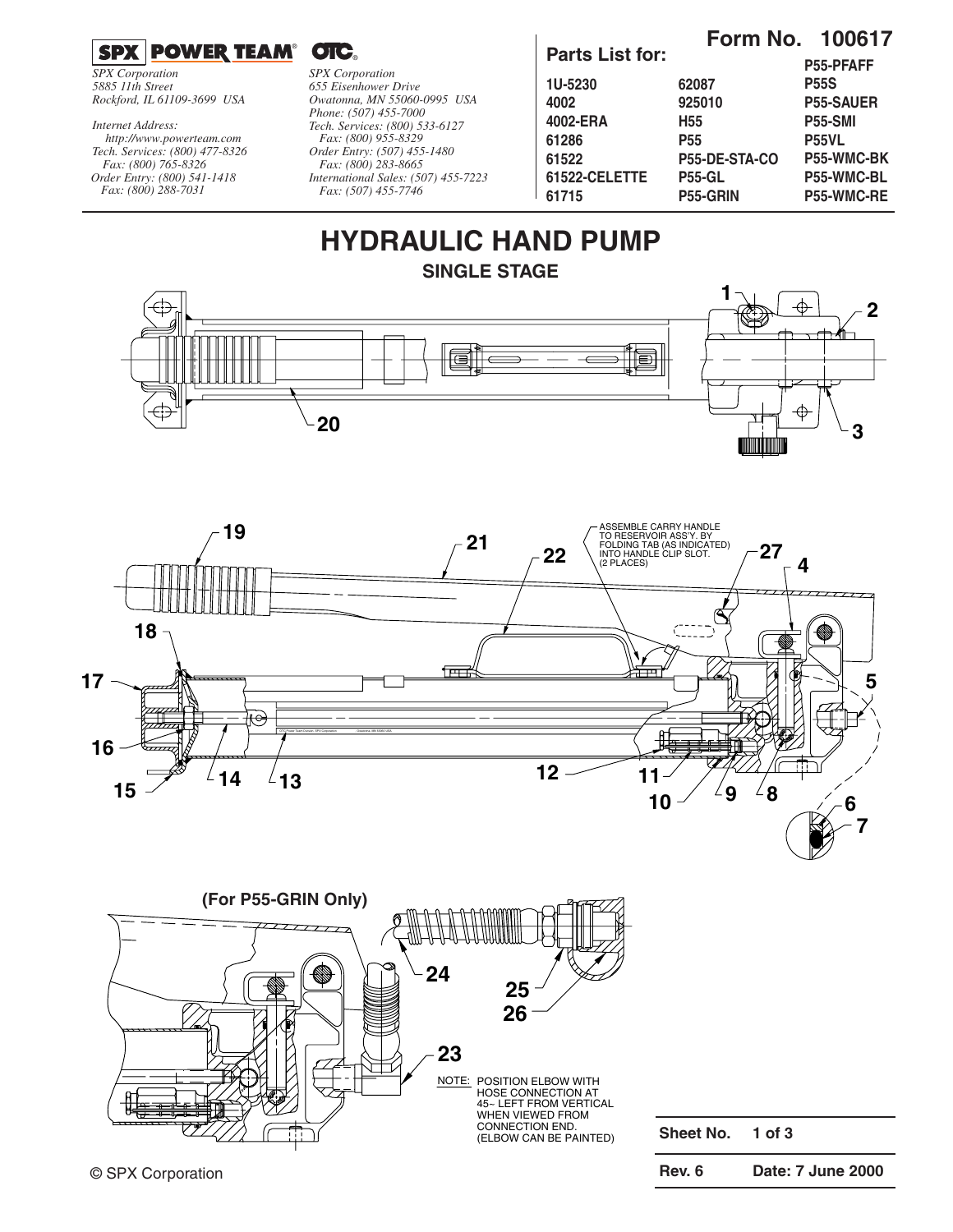| Item           | <b>Part</b>  | No.          |                                                            |
|----------------|--------------|--------------|------------------------------------------------------------|
| No.            | No.          | Req'd        | <b>Description</b>                                         |
| 1              | * † • 215907 | 1            | Decal (DO NOT REMOVE)                                      |
| $\mathbf{2}$   | 211743       | 4            | Retaining Ring (7/16" shaft)                               |
| 3              | 211742       | 2            | Pin                                                        |
| 4              | 211468       | 1            | <b>Piston Assembly</b>                                     |
| 5              | 11127        | 1            | Pressure Plug (For all models except P55-GRIN)             |
| 6              | *†•213987    | 1            | Backup Washer (11/16 x 1/2 x 3/64)                         |
| $\overline{7}$ | *†10271      | 1            | O-ring (11/16 x 1/2 x 3/32)                                |
|                | •11445       | 1            | Viton O-ring                                               |
|                | 19406        | 1            | EPR O-ring                                                 |
| 8              | *†10378      | 1            | Steel Ball (3/8 dia.)                                      |
| 9              | *†12557      | 1            | On pumps<br>O-ring (11/32 x 7/32 x 1/16)<br>manufac-       |
|                | •18973       | 1            | Viton O-ring<br>tured after                                |
|                | 215375       | 1            | 7-7-88<br>EPR O-ring                                       |
| 10             | *†211495     | 1            | O-ring (2-11/16 x 2-1/2 x 3/32)                            |
|                | •213209      | 1            | Viton O-ring                                               |
|                | 215369       | 1            | EPR O-ring                                                 |
| 11             | *†215075     | 1            | <b>Filter Plug</b>                                         |
|                | *†24789      | 1            | Filter (Metal screen on pumps                              |
|                |              |              | manufactured before 7-7-88)                                |
| 12             | 21278        | 1            | Relief Valve (See NOTE below)                              |
|                | 21278-28     | 1            | <b>Relief Valve</b>                                        |
|                |              |              | (Set at 2,700/3,000 PSI; For P55-GL)                       |
|                | 21278-80     | 1            | <b>Relief Valve</b>                                        |
|                | 21278-52     | 1            | (Set at 8,100/8,700 PSI; For 61715)<br><b>Relief Valve</b> |
|                |              |              | (Set at 5,100/5,700 PSI;                                   |
|                |              |              | For P55-WMC-RE & P55-DE-STA-CO)                            |
|                | 21278-86     | 1            | <b>Relief Valve</b>                                        |
|                |              |              | (Set at 8,400/9,000 PSI;                                   |
|                |              |              | For P55-WMC-BL)                                            |
|                | 21278-88     | 1            | <b>Relief Valve</b>                                        |
|                |              |              | (Set at 8,900/9,500 PSI;                                   |
|                |              |              | For P55-WMC-BK)                                            |
|                | 21278-112    | 1            | <b>Relief Valve</b>                                        |
|                | 21278-48     | 1            | (Set at 11,250 PSI; For P55VL)<br><b>Relief Valve</b>      |
|                |              |              |                                                            |
|                |              |              | (Set at 4,900/5,300 PSI;<br>For P55-GRIN)                  |
| 13             | 306006       | 1            | Trade Name Decal (For 4002)                                |
|                | 360054       | $\mathbf{1}$ | Trade Name Decal (For P55)                                 |
|                | 212985       | 1            | Trade Name Decal (For 61522)                               |
|                | 13758        | 1            | Trade Name Decal (For 1U-5230)                             |
| 14             | 211547       | 1            | <b>Tie Rod</b>                                             |
|                | 214079       | 1            | Tie Rod (For 61715, 62087, P55-GL,                         |
|                |              |              | 4002-ERA, & P55-DE-STA-CO)                                 |
|                | 214008       | 1            | Tie Rod (For P55S)                                         |
|                | 250386       | 1            | Tie Rod (For P55VL)                                        |
|                | 250535       | 1            | Tie Rod (For P55-GRIN)                                     |
|                |              |              |                                                            |

**Continued -**

#### **NOTE**

#### **Standard relief valves are set at 10,100/10,700 PSI. Relief valves pre-set at special settings are available. Refer to your pump model number or contact Power Team Technical Services.**

Note: Shaded areas reflect last revision(s) made to this form.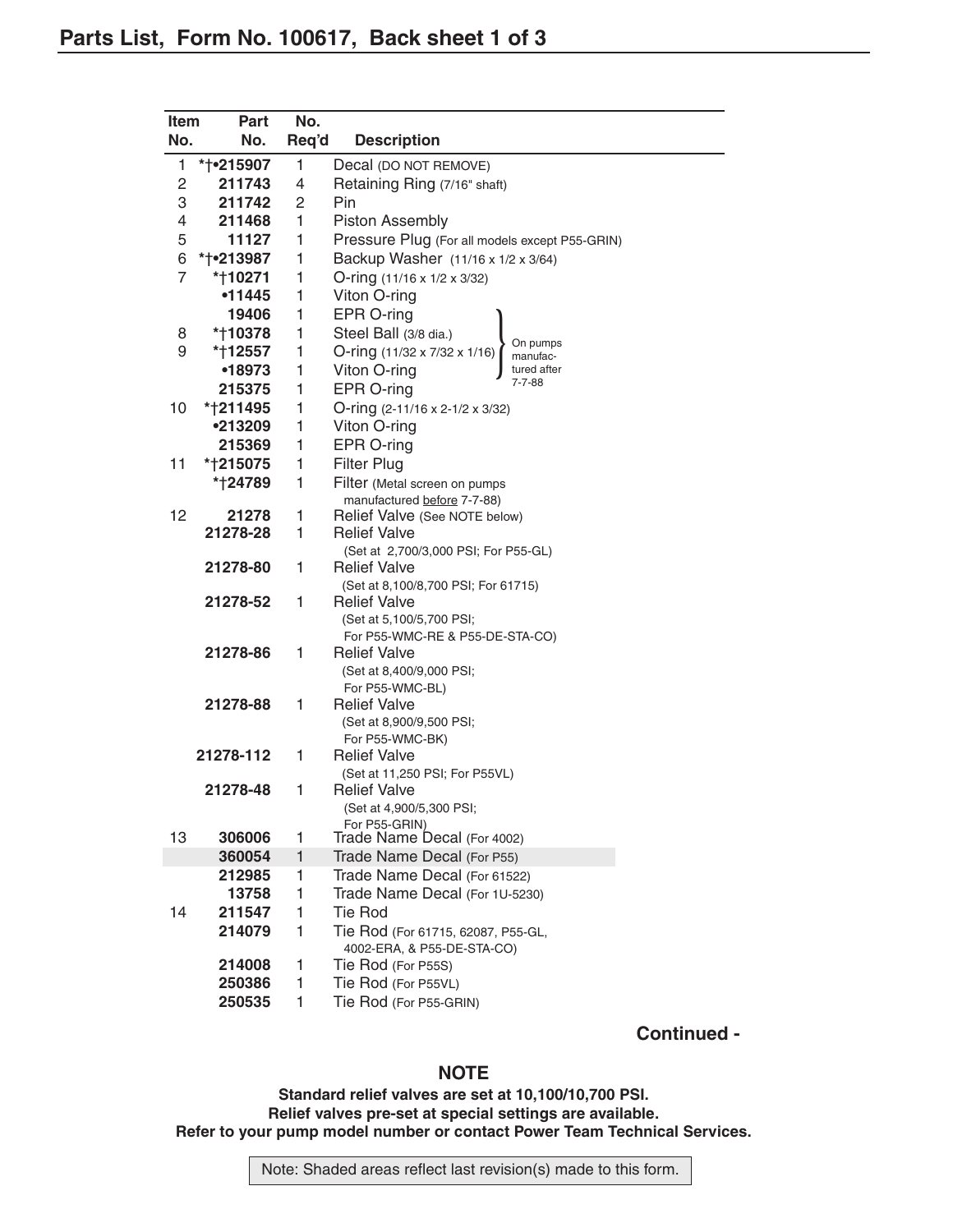| Item | Part      | No.          |                                                            |
|------|-----------|--------------|------------------------------------------------------------|
| No.  | No.       | Req'd        | <b>Description</b>                                         |
| 15   | 350081    | 1            | <b>Reservoir Assembly</b>                                  |
|      | 46952     | 1            | Reservoir Assembly (For 61715 & 62087)                     |
|      | 47846     | 1            | Reservoir Assembly (For P55-GL, 4002-ERA, & P55-DE-STA-CO) |
|      | 307940    | 1            | Reservoir Assembly (For P55S)                              |
|      | 420217    | 1            | Reservoir Assembly (For P55VL)                             |
|      | 350278    | $\mathbf{1}$ | Reservoir Assembly (For P55-GRIN)                          |
| 16   | 10204     | 1            | Nut (3/8-16 UNC; Torque to 150/170 in. lbs.)               |
| 17   | 52711     | 1            | Reservoir Cap (Torque to 50/60 in. lbs.)                   |
| 18   | *212739   | 1            | Gasket                                                     |
|      | 250731    | 1            | <b>Viton Gasket</b>                                        |
| 19   | 211769    | 1            | Handle Grip                                                |
|      | 206731    | 1            | Handle Grip (For P55-GRIN only)                            |
| 20   | *†305977  | 1            | <b>Warning Decal</b>                                       |
| 21   | 46919     | 1            | Handle (For P55S)                                          |
|      | 46953OR9  | 1            | Handle (For P55-GL)                                        |
|      | 46953YE3  | 1            | Handle (For 61715 & 62087)                                 |
|      | 46953GY8  | 1            | Handle (For P55-DE-STA-CO)                                 |
|      | 61287BL2  | 1            | Handle (For 4002, 4002-ERA & P55-SAUER)                    |
|      | 61287OR9  | 1            | Handle (For P55)                                           |
|      | 61287WH2  | 1            | Handle (For 61522, P55-PFAFF & 61522-CELETTE)              |
|      | 61287YE3  | 1            | Handle (For 1U-5230)                                       |
|      | 61287BK2  | 1            | Handle (For 925010)                                        |
|      | 61287PR3  | 1            | Handle (For P55VL)                                         |
|      | 64117BL2  | 1            | Handle (For P55-WMC-BL)                                    |
|      | 64117BK2  | 1            | Handle (For P55-WMC-BK)                                    |
|      | 64117RE3  | 1            | Handle (For P55-WMC-RE)                                    |
|      | 420294OR9 | 1            | Handle (For P55-GRIN)                                      |
| 22   | 58048     | 1            | Carry Handle (For all models except P55-GRIN)              |
| 23   | 9681      | 1            | 90° Elbow Fitting (For P55-GRIN)                           |
| 24   | 36890     | 1            | Hydraulic Hose (For P55-GRIN)                              |
| 25   | 25599     | 1            | Quick Coupler (For P55-GRIN)                               |
| 26   | 9800      | 1            | Dust Cap (For For P55-GRIN)                                |
| 27   | 253234    | 1            | Decal (Oil Pivot Pins)                                     |
|      |           |              | PARTS INCLUDED BUT NOT SHOWN                               |
|      | •205724   | 1            | Decal (Viton Seals)                                        |
|      | 250328    | 1            | Decal (EPR Seals)                                          |
|      | 310039    | 1            | Warning Decal (For 61522)                                  |
|      | 214904    | 1            | Decal (Fill level; For 61715, 62087, & P55-GL)             |
|      | 251944    | 1            | Product Decal (For P55-PFAFF)                              |
|      | 305993    | 1            | Metering Valve Assembly (For 4002-ERA)                     |
|      | 10676     | 1            | Straight Fitting (For 4002-ERA)                            |
|      | 10970     | 1            | Pipe Plug (1/4 NPTF; For 4002-ERA)                         |
|      | 307066    | 1            | Handle Retainer (optional)                                 |

Part numbers marked with an asterisk (**\***) are contained in Repair Kit No. 300450. Part numbers marked with a dagger (†) are contained in Repair Kit No. 1U-5229. Part numbers marked with a bullet (**•**) are contained in Viton Seal Kit No. 300472.

**Sheet No. 2 of 3**

**Rev. 6 Date: 7 June 2000**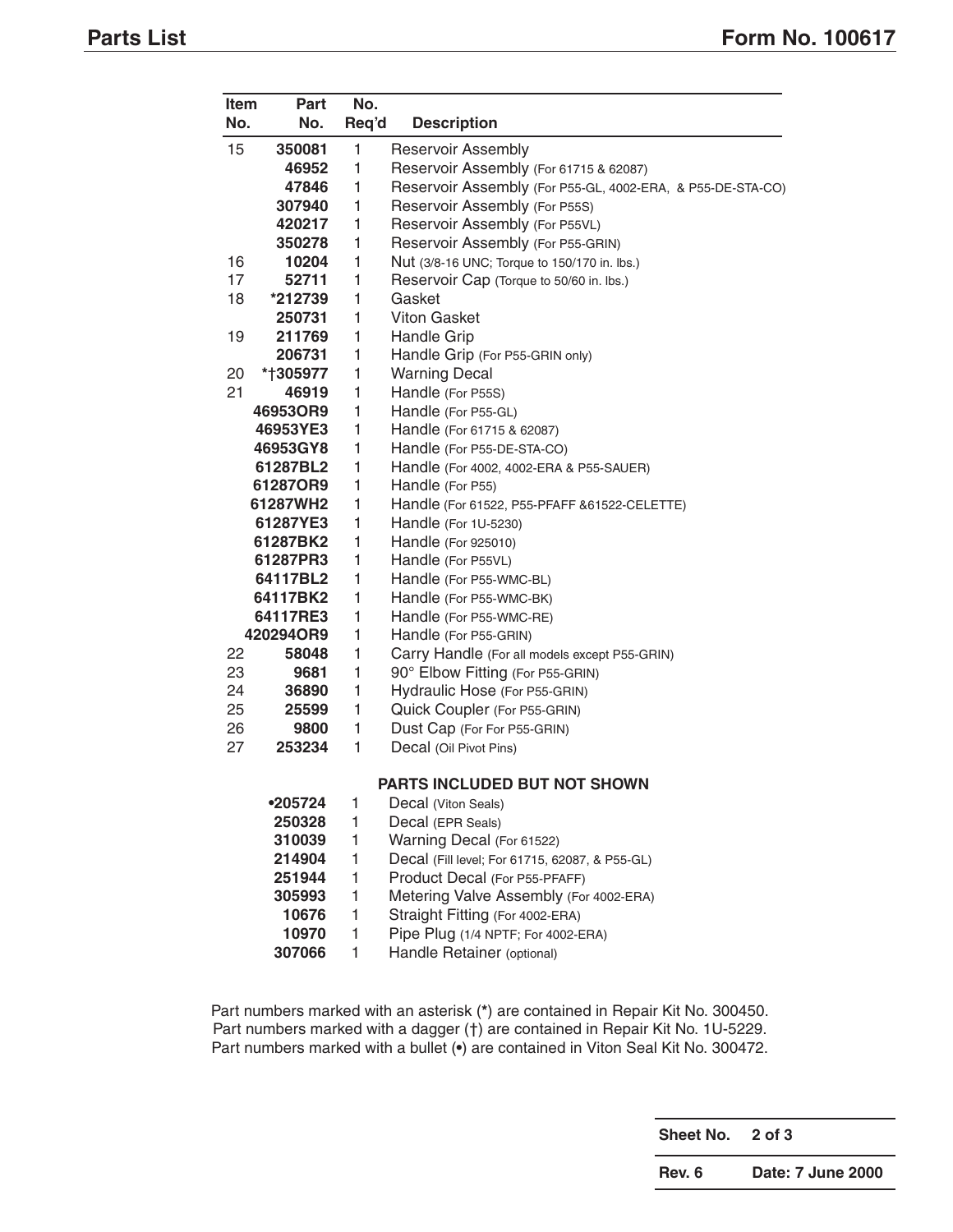

# **END VIEW AND SECTION A-A**